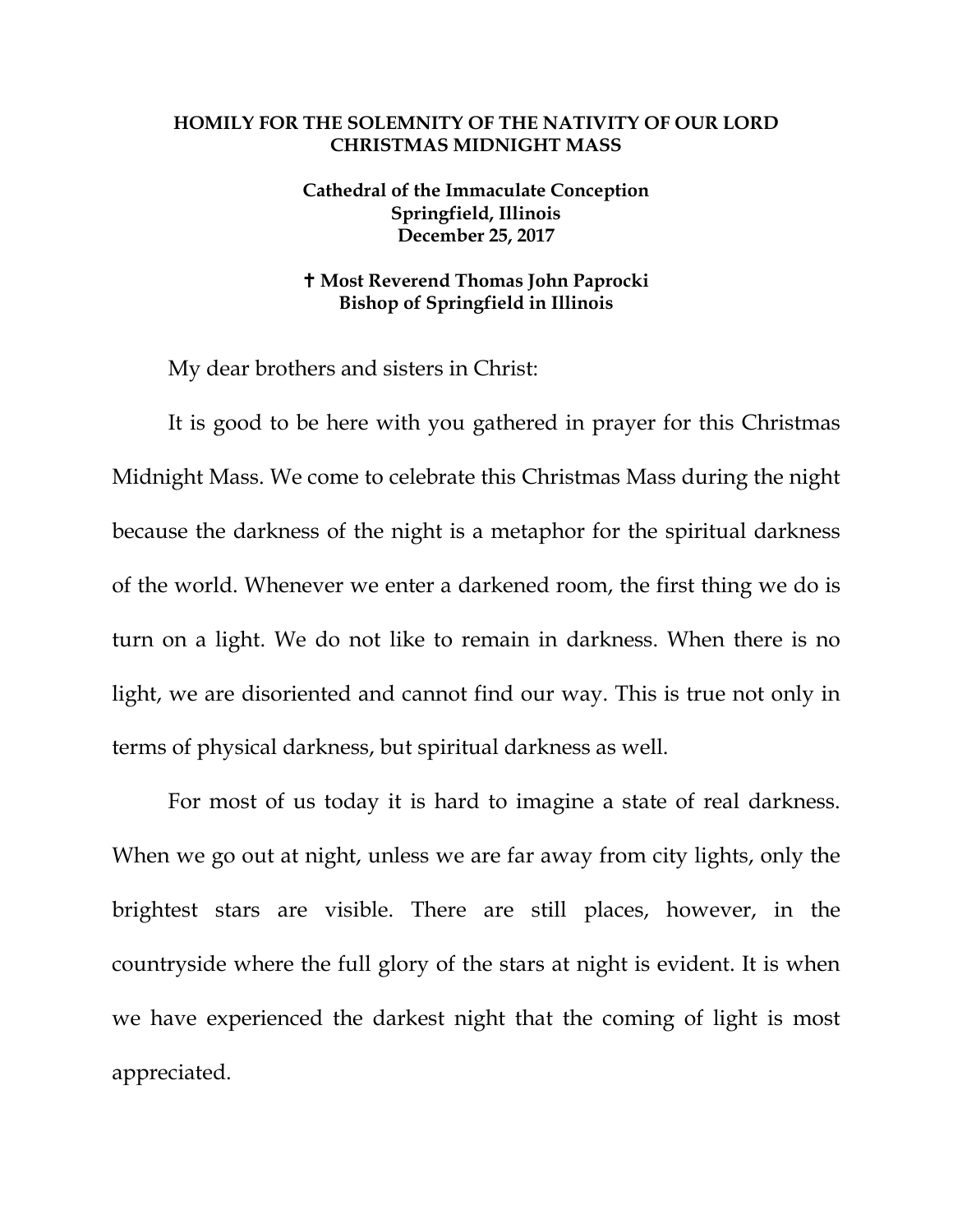This is also true in the spiritual sense. Many people surround themselves with the glitter of the artificial light of earthly pleasures that will fade and disappear, so much so that they may not even recognize that they are actually walking in spiritual darkness. It makes sense for us to mark the birth of Christ at this time as it marks the beginnings of salvation, the triumph of the light of God's grace over the darkness of human sin.

In our first reading from the prophet Isaiah, we heard that the "people who walked in darkness have seen a great light; upon those who dwelt in the land of gloom a light has shone" (Isaiah 9:1). This "great light" is none other than the Christ child born to us.

In our Gospel passage from Saint Luke, shepherds are the first people to hear about this birth. They are told by an angel that this newborn child is the long-awaited savior who is the Messiah and Lord. It is fascinating that this good news is revealed first to shepherds and not to kings, princes and royal officials. Perhaps this is because the shepherds knew better than the powerful, rich and famous people that they needed a savior. For them, the Messiah was truly "long-awaited," while the high and mighty may never have realized their need for any kind of salvation.

2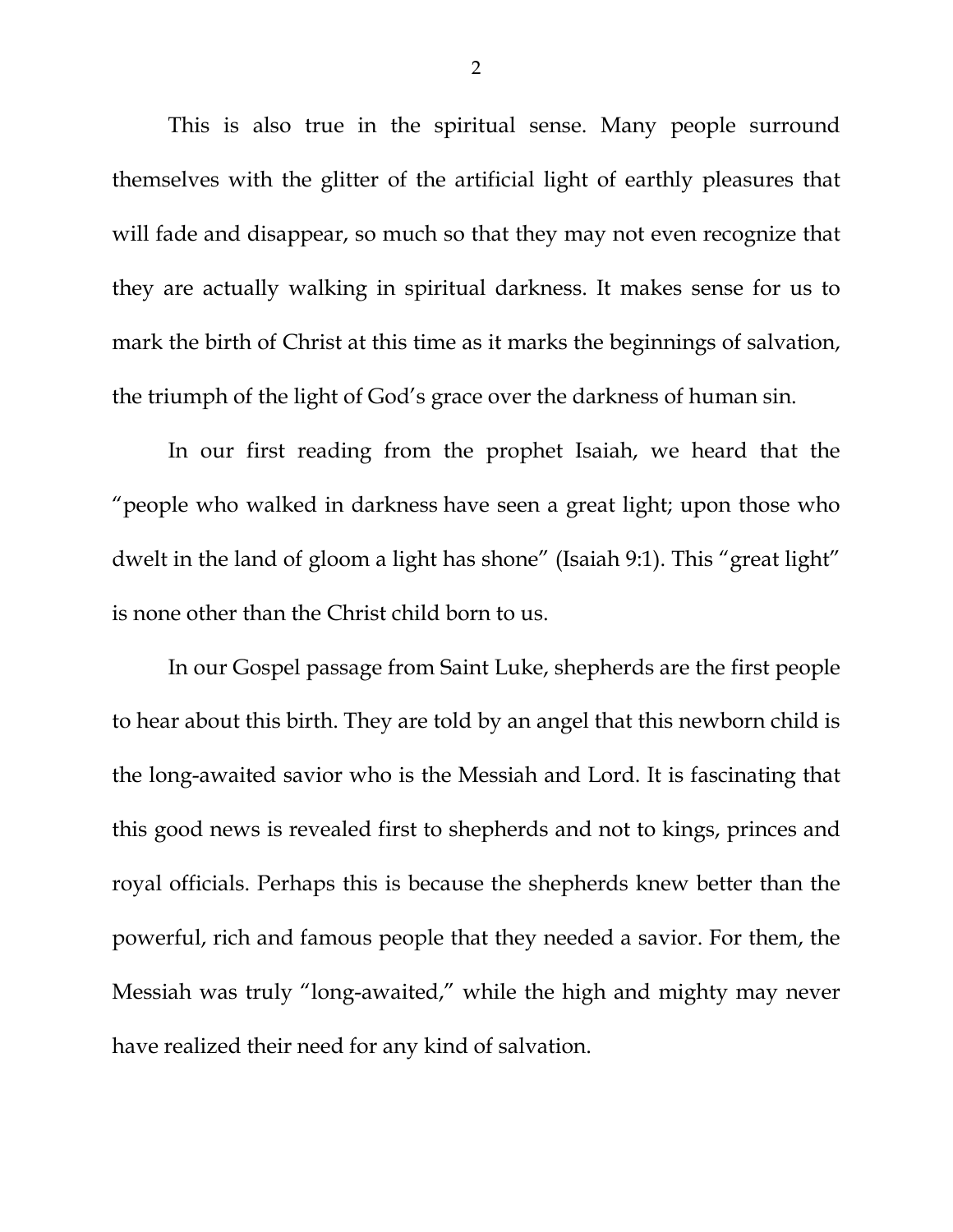This is true for us today as well. We will not even notice the "great light" born to us unless we realize that we are wandering aimlessly in spiritual darkness. We will not find anything particularly joyful in the birth of Jesus unless we realize that we are in desperate need of His salvation.

In many parts of our world today, people are still walking in darkness. For them, it may be the experience of exile, refugees from their homes and countries on account of war, violence and hatred. For some, their darkness may be the loneliness of broken relationships, bereavement, sickness or old age. Others may be lost in the darkness of pornography, sexual promiscuity, alcohol and drugs. The artificial light of our world promises happiness through pleasure, wealth and possessions, but in reality this is only light pollution preventing us from recognizing the true light shining in the dark. The light of God's love, revealed to the poor shepherds in the sign of "a baby wrapped in swaddling clothes and lying in a manger," is still to be found. As people accept Jesus into their hearts, the darkness of our lives dissipates and we begin to see the light again. We see the way we have to go, the way of compassion, the way of reconciliation, the way of communion with Jesus and with all those who share faith with us.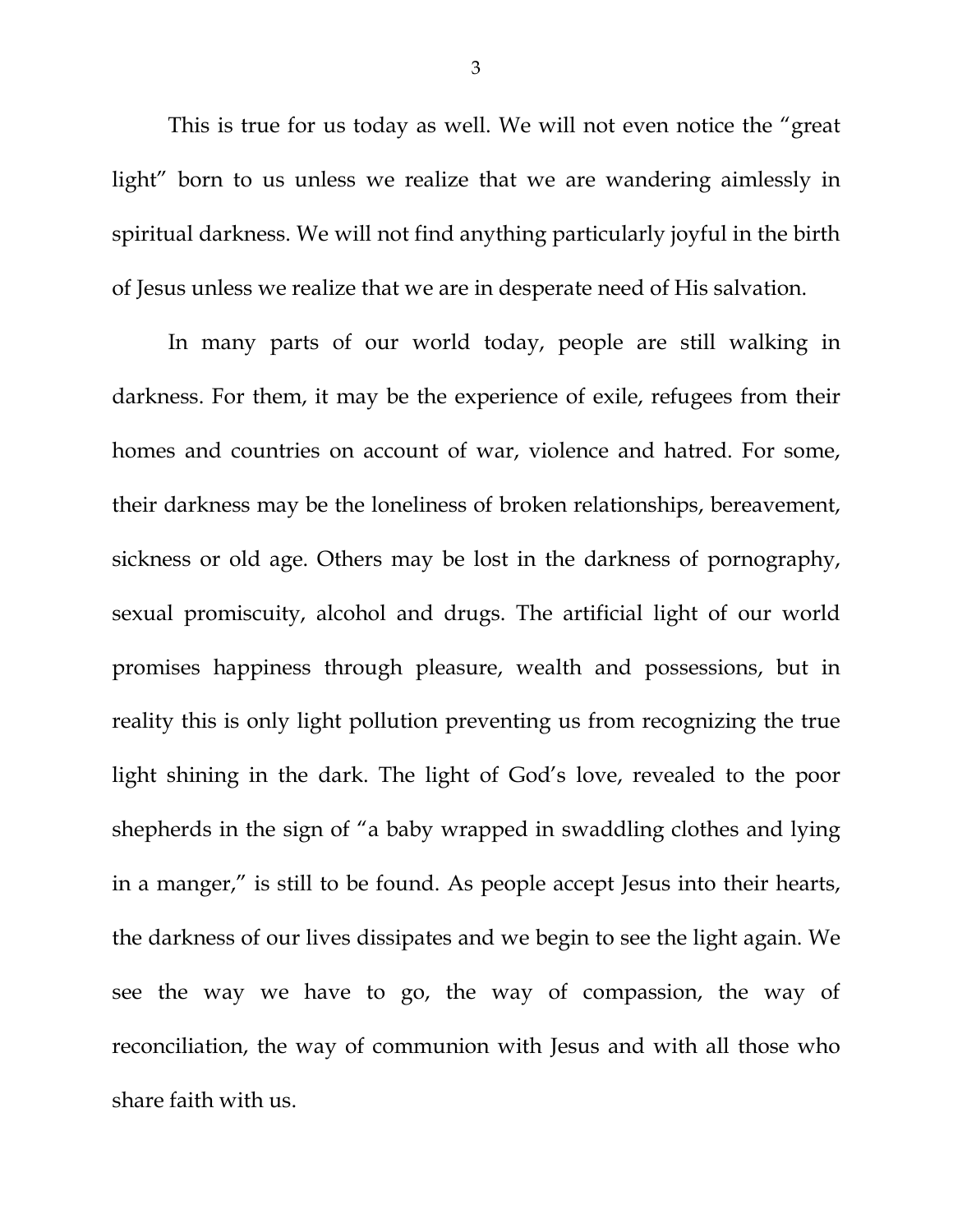Tonight I invite you to enter in a deeper relationship with Jesus Christ as your Savior. No one should be complacent and think that his or her relationship with Jesus is adequate. Could we ever possibly say that our love for Jesus is perfect and does not need to be deepened? Of course not! So whatever your relationship with Jesus, our celebration of Christmas is an opportunity to grow more deeply in the love that Jesus shares with you. If you go to Mass only at Christmas and Easter time, our Lord is longing for you to receive Him into your heart more frequently in Holy Communion. In fact, Jesus wants you to come to Mass to be with Him every weekend. If you already go to Mass every Sunday, this is no time to rest on your laurels. Ask yourself: what more can I do to turn my life over to Christ completely as my Sovereign Master who rules over my heart, my thoughts and my desires?

For some Catholics, talking about having a personal relationship with Jesus may not be in their vocabulary and may be a difficult concept to grasp. When we think of a relationship, we think of another person we can see and touch, and so we wonder how we can have a relationship with our Lord who comes to us hidden in the Eucharistic species of bread and wine. Perhaps the idea of a personal relationship with Jesus is easier to